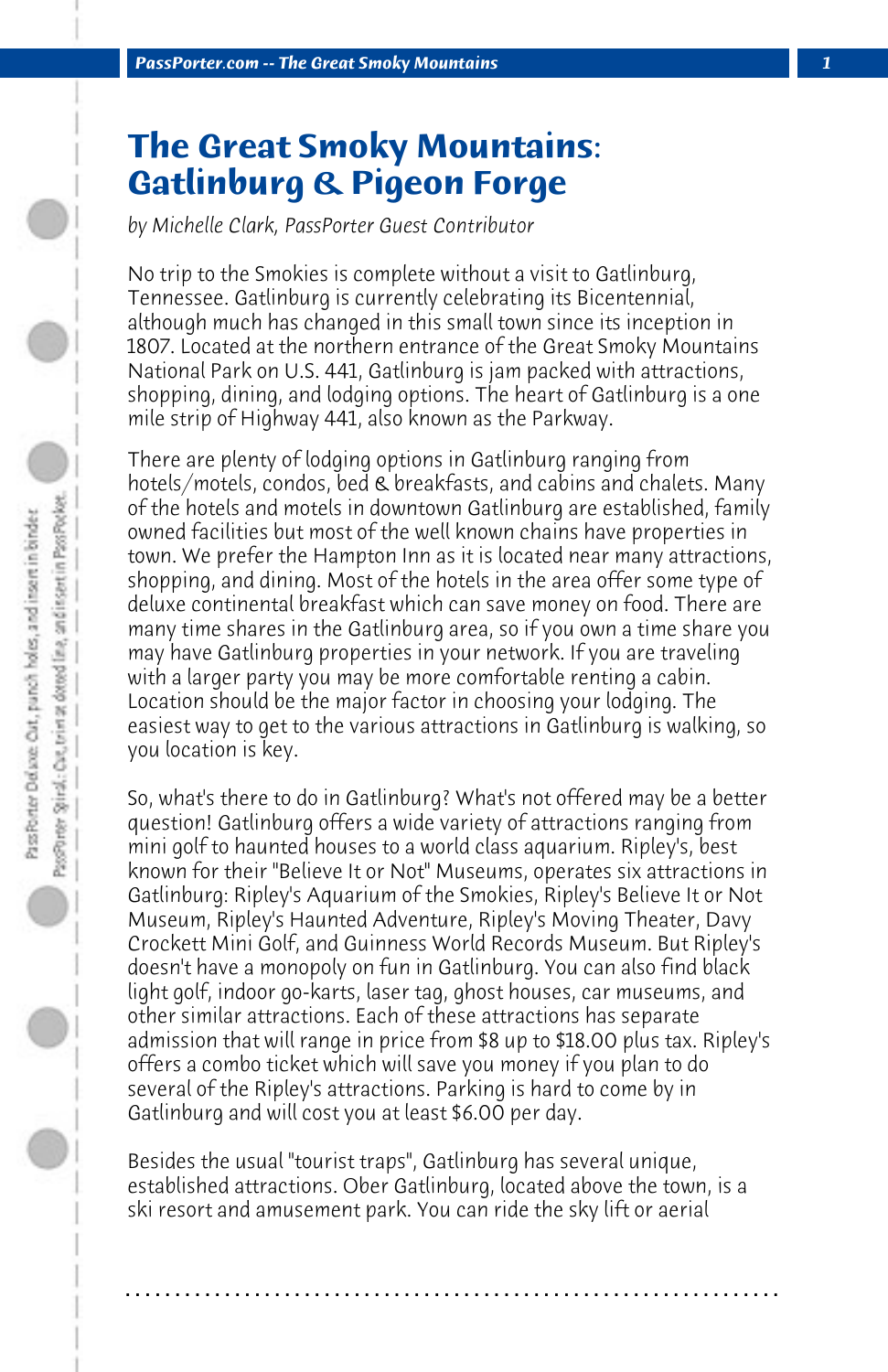tramway to access Ober Gatlinburg. Non skiers can skate in its large indoor rink or enjoy go-karts, mini golf, or shopping. But the crown jewel of Gatlinburg attractions has to be the Aquarium of the Smokies. This 1.4 million gallon aquarium features over 10,000 difference sea creatures in a variety of settings including a tropical rainforest, ocean realm, and coral reef. The shark lagoon is enclosed in an underwater tunnel with a slow moving sidewalk so you can ride while you take in the 4 different species of sharks in the lagoon. If you plan a morning trip to the aquarium you can watch a diver clean the lagoon by hand while two other divers ward off the curious sharks! The coral reef tank has daily dive shows where you can watch divers interact with over 1,000 fish. You can get "up close and personal" with stingray and horseshoe crabs at Toucharay Bay.

If your favorite activity involves a Visa card, don't worry--there's plenty of shopping available in Gatlinburg. Over 450 shops located along the Parkway in roadside stores and malls offer every kind of souvenir imaginable, from Dixie Outfitter T-shirts to grandfather clocks to Crocs.

All this activity will surely build up an appetite, and Gatlinburg offers a variety of dining options. Pancakes are a local favorite, so you will find a number of pancake houses that serve all day. The Peddler is a locally owned steak house with a unique twist: the "peddler" will push a meat cart to your table so you can choose your specific cut of meat. The restaurant was built around the original cabin of one of Gatlinburg's first settlers and is located on the river. Get there early and request a table next to the river for enchanting views.

Familiar chain restaurants in Gatlinburg include the Hard Rock Cafe, Texas Roadhouse, TGIFriday's, and fast food restaurants such as McDonald's, Wendy's, Subway, and Burger King. Just want a snack? You've come to the right place. Walk along the parkway (or "the strip" as it is often referred to) and you can find fudge, funnel cakes, ice cream, frozen lemonade, and many other treats that will ruin your diet! We like to visit Fanny Farkle's for an original Ogle Dog (a hand dipped corn dog) or grilled sausage dogs. Visit the Old Smoky Mountain Candy Kitchen and watch them make taffy at the front window.

Most travelers combine their Gatlinburg vacation with a visit to Pigeon Forge. Pigeon Forge is located about 6 miles north of the Gatlinburg strip. Like Gatlinburg, the major attractions, dining, shopping, and lodging are all located on or just off Highway 441 or the Parkway. Pigeon Forge is probably best known as the home of Dolly Parton and Dollywood, but there's much more to do here than visit Dolly's theme park. The attractions in Pigeon Forge are similar to what you find in

**. . . . . . . . . . . . . . . . . . . . . . . . . . . . . . . . . . . . . . . . . . . . . . . . . . . . . . . . . . . . . . . . . .**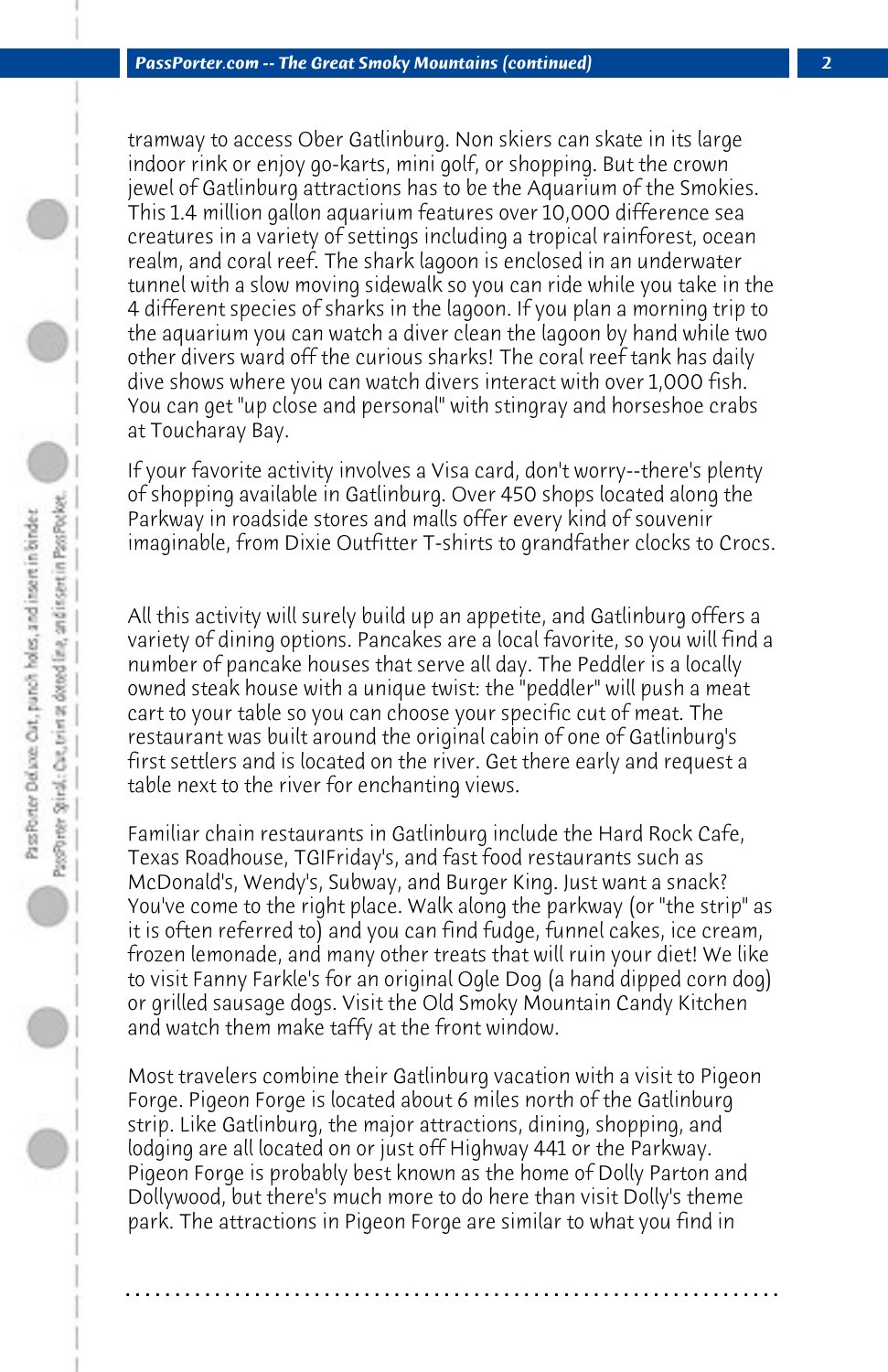neighboring Gatlinburg. The difference is that Pigeon Forge is much more spread out--you don't walk to attractions in Pigeon Forge, and there is plenty of parking.

The majority of the attractions at Pigeon Forge are larger and outdoors, so there are more go-kart and mini-golf type attractions. You will find a wider variety of hotels/motels at Pigeon Forge, and generally the rates are cheaper here than at Gatlinburg. Common amenities at Pigeon Forge motels include free breakfast and high speed internet. Many properties have outdoor pools with slides. The newer lodging facilities are located north on Highway 441 towards Sevierville.

Pigeon Forge is a shopper's dream! Besides the standard souvenir shops, Pigeon Forge is home to several large outlet malls including Belz and Pigeon Forge Factory Outlets. Neighboring Sevierville has the Tanger Outlets. It's so close to Pigeon Forge that you won't realize you left one town and entered another. The Christmas Place is a unique shop which consists of 30,000 square feet of Christmas merchandise.

Dinner shows are popular with Pigeon Forge visitors. Dolly started it all with the Dixie Stampede, a Southern style meal with North versus South entertainment. There are approximately 20 different dinner theaters in Pigeon Forge. In fact the section of Highway 441 where most of the theaters are located is commonly referred to as "music row". Most dinner shows require advance reservations.

A few local favorites include The Old Mill Restaurant and the Applewood Farmhouse Restaurant. The Old Mill is located at a historic 1800's gristmill with a large water wheel on the Little Pigeon River. The restaurant serves classic southern cooking such as country fried steak or chicken and dumplings. Homemade pies and desserts complete the experience. You can purchase cornmeal, grits, or pancake mixes ground onsite as well as homemade jams and jellies in the Old Mill General Store. The Applewood Farmhouse Restaurant is located at The Apple Barn, which has sold apples, cider, apple butter, and many other products for over 20 years. If its apple related, chances are they have it at The Apple Barn. The Apple Barn has expanded to include a Christmas shop, a winery, and a candy factory. Home made ice cream is available at the creamery where you'll find some of the most delicious and unique flavors of ice cream (yes they give out free samples!). The restaurant also serves southern cuisine but is most famous for their delicious apple fritters. Be sure to get a sackful to take home with you after your visit to the Gatlinburg/Pigeon Forge area!

Here are some helpful sites when planning a trip the Smokies:

**. . . . . . . . . . . . . . . . . . . . . . . . . . . . . . . . . . . . . . . . . . . . . . . . . . . . . . . . . . . . . . . . . .**